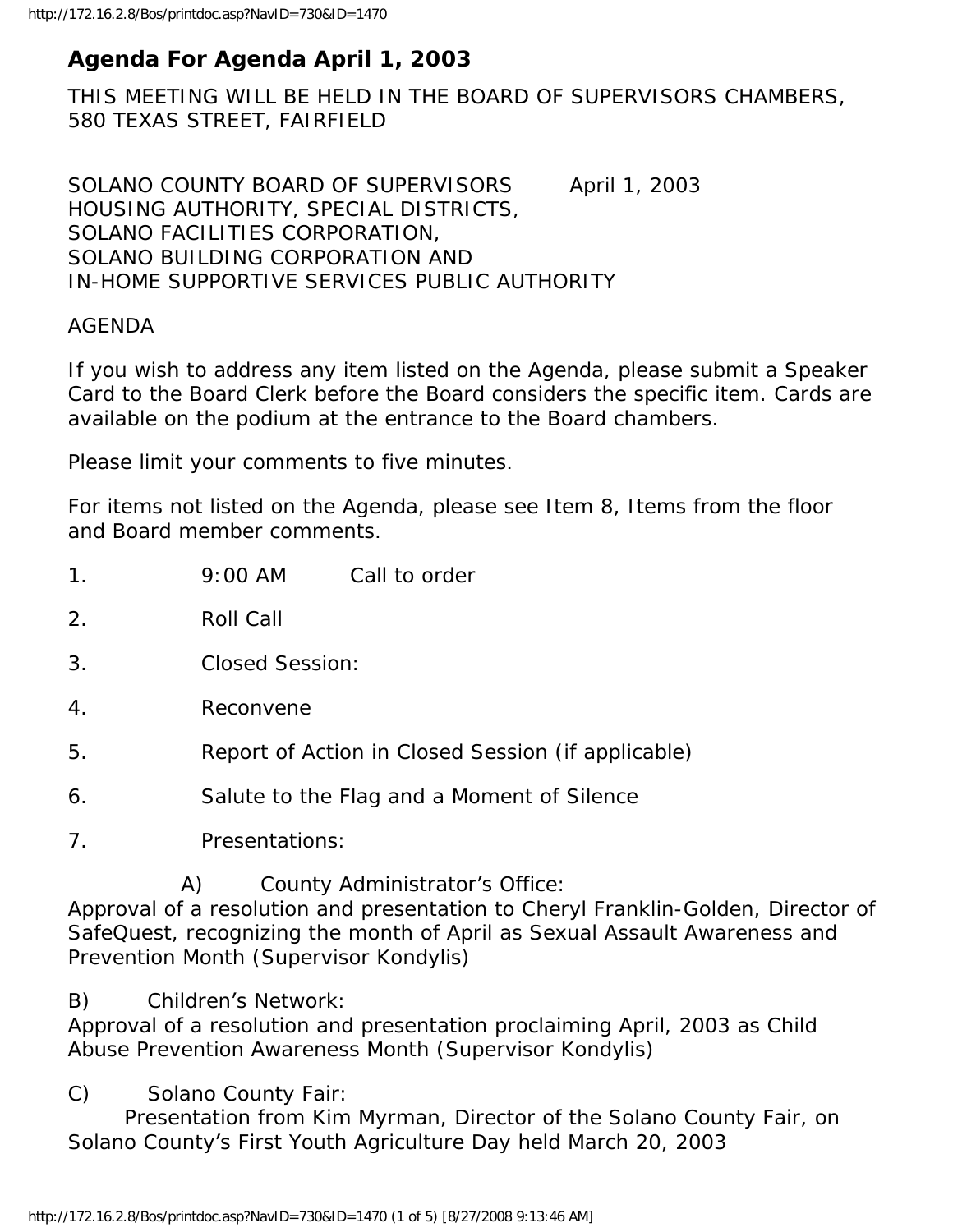D) Public Guardian/Public Administrator:

 Approval of a resolution and plaque for presentation to Walter L. Boggan, Conservatorship Investigator, in recognition of over 28 years of service to Solano County (Supervisorial District 3)

8. Items from the floor and Board member comments

 This is your opportunity to address the Board on a matter not listed on the Agenda, but it must be within the subject matter jurisdiction of the Board. Please submit a Speaker Card before the first speaker is called and limit your comments to five minutes.

- 9. Additions to or Deletions from the Agenda
- 10. Public Comment on Consent Calendar

Each speaker shall have 5 minutes to address any or all items on the Consent Calendar.

- 11. Approval of the Agenda
- 12. Approval of Consent Calendar

The Board considers all matters listed under the Consent Calendar to be routine and will adopt them in one motion. There will be no discussion on these items before the Board votes on the motion unless Board members request specific items be discussed and/or removed from the Consent Calendar.

CONSENT CALENDAR

GENERAL GOVERNMENT

13. Clerk of the Board of Supervisors: Approval of Minutes: None

14. County Administrator's Office:

Adoption of a resolution urging the California Public Utilities Commission to reject the proposed "exit tax" on all distributed energy, including Cogen and solar energy

## 15. County Counsel:

Approval of an agreement with Barnes & Click, Inc. in the amount of \$90,000 to provide valuation services of the Valero Refinery from April 1, 2003 to September 30, 2003; authorize the County Administrator to execute the agreement and any amendments to the agreement provided they do not exceed 10% of the original contract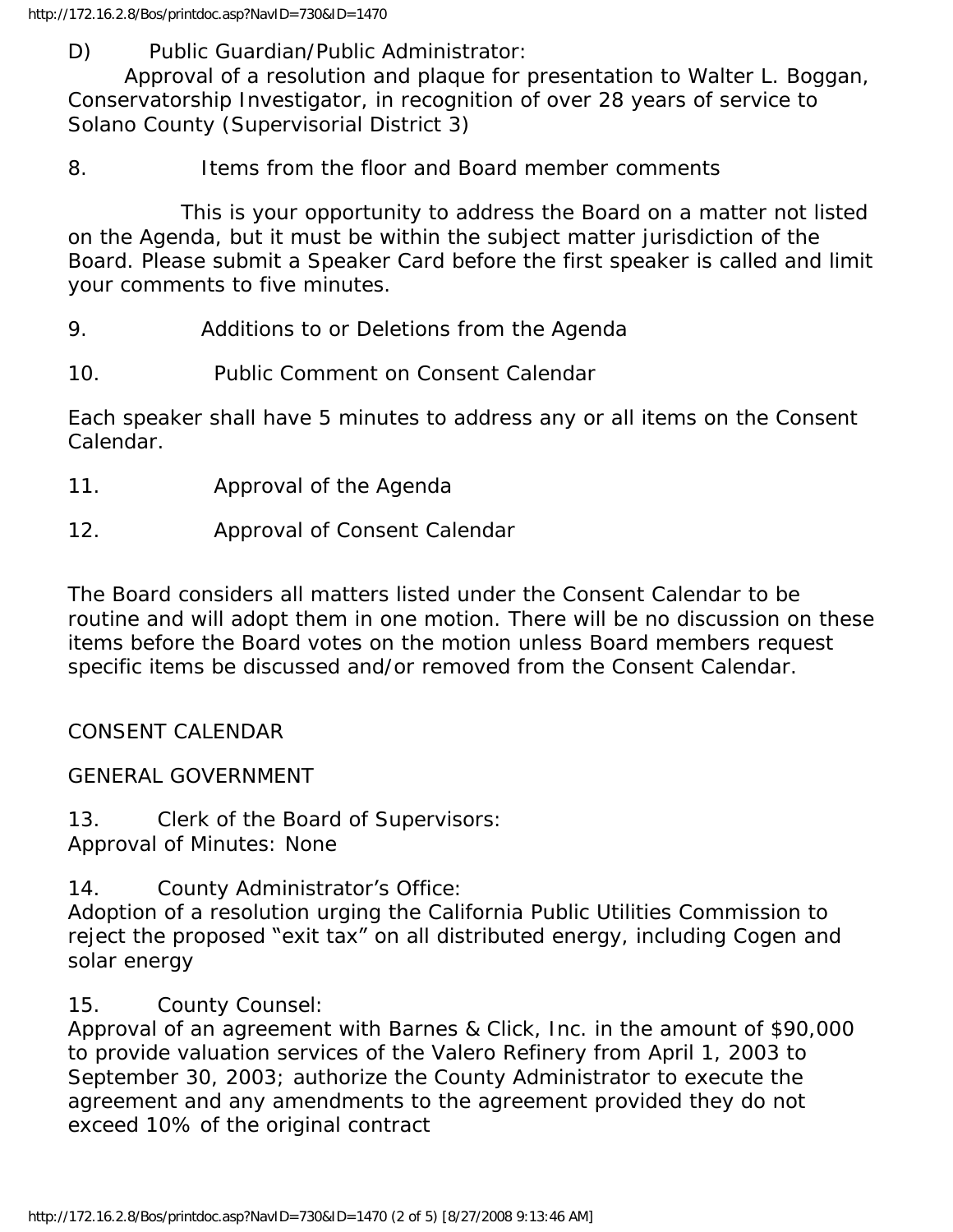## 16. General Services:

Approval of an Adjusted Services Authorization to the Agreement with URS of Sacramento in an amount not to exceed \$277,100 to provide project and construction management services for the Cogeneration Plant Expansion Project; authorize the County Administrator to sign the Adjusted Services Authorization (funding included in overall project budget of \$14,500,000)

17. Treasurer/Tax Collector/County Clerk:

 Adopt a resolution delegating investment authority to the Treasurer/Tax Collector/County Clerk for a period of one year

HEALTH AND SOCIAL SERVICES: None

CRIMINAL JUSTICE: None

LAND USE/TRANSPORTATION

18. Environmental Management:

 Adoption of a resolution re-authorizing the Department of Environmental Management as Solano County's Local Enforcement Agency to apply for grant funds of approximately \$20,800 from the California Integrated Waste Management Board for solid waste facilities permitting and inspection activities for the period commencing with FY2003-04 through FY2008-09; authorize the County Administrator to sign the grant agreement

OTHER:

19. Library:

 Approval of an Amended Agreement to renew Library services with the Vacaville Unified School District/Library District

SPECIAL DISTRICTS GOVERNED BY THE BOARD OF SUPERVISORS:

Housing Authority

20. Environmental Management:

 Adoption of a resolution approving and authorizing submittal of the Housing and Urban Development (HUD) budget for the Section 8 Housing Program for FY2003-04 in the amount of \$2,313,510 (Federally funded)

SCHEDULED CALENDAR

21. Rescheduled Consent Items: (Items pulled from Consent Calendar above)

 $(A)$   $E)$ 

 $(B)$  F)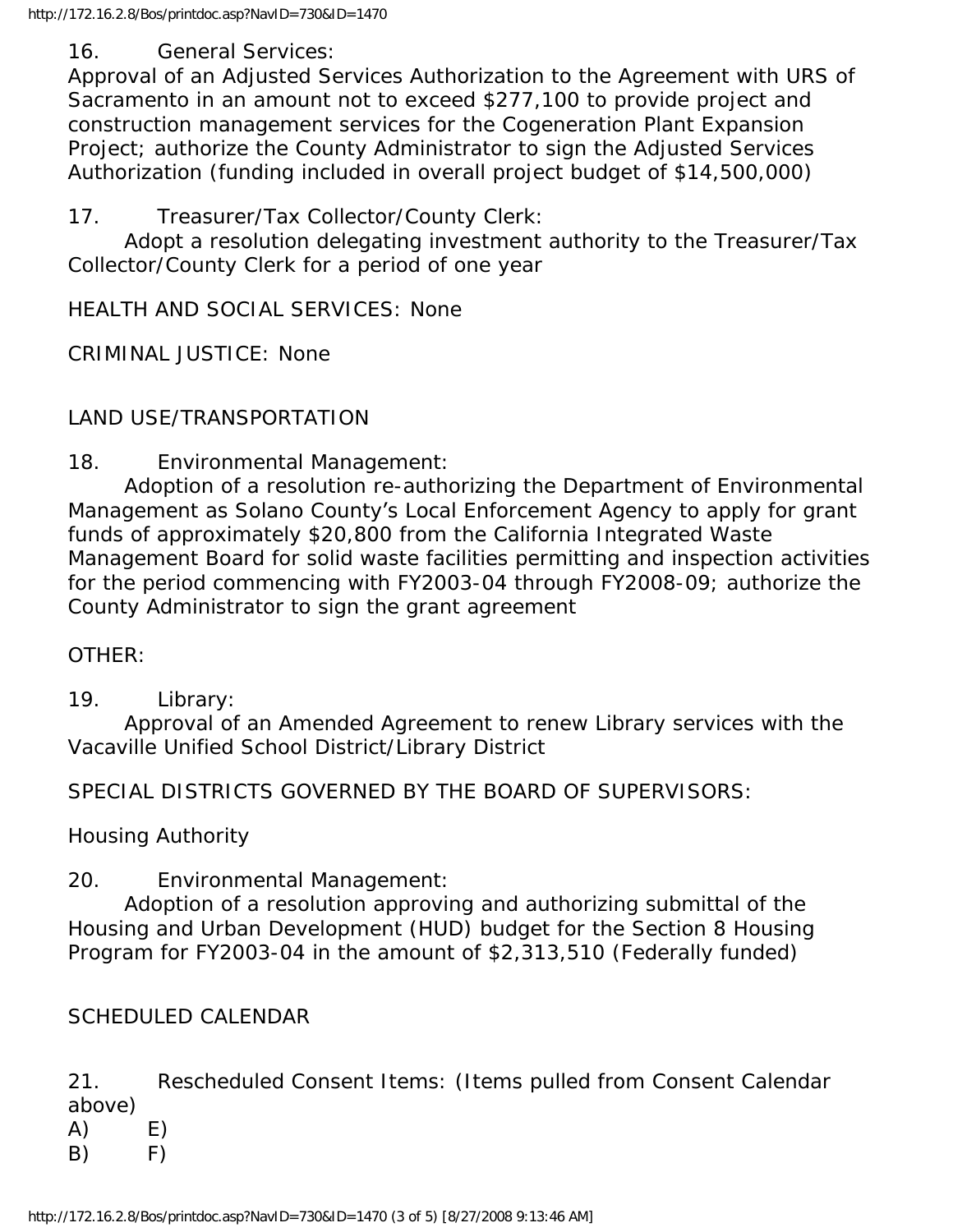- $(C)$   $G)$
- D) H)

GENERAL GOVERNMENT:

22. Management Information Services:

 Receive a presentation from Management Information Services on Solano County's Geographic Information System (GIS)

HEALTH AND SOCIAL SERVICES: None

CRIMINAL JUSTICE: None

LAND USE/TRANSPORTATION: None

OTHER: None

MISCELLANEOUS ITEMS

Appointments/Resignations to Boards and Commissions:

## 23. A) Clerk of the Board:

 Affirm the appointment of Page Baldwin, Jr. to the Airport Land Use Commission and the Solano County Aviation Advisory Committee

B) Board of Supervisors:

 Appointment of Cynthia Ogden to the Solano County Civil Service **Commission** 

24. Adjourn

## MEETING CALENDAR

4/1 6:30 p.m. SIDS Advisory Committee, 300 Hospital Dr., Medical Staff Meeting Room, Vallejo 4/1 6:30 p.m. Solano County Children & Families Commission, Health & Human Services Center Multipurpose Rm., 2101 Courage Dr., FF 4/2 9:30 a.m. BAAQMD 939 Ellis St., San Francisco 4/2 Noon Children's Network, Suisun Community Center, 611 Village Drive, Suisun 4/2 1:30 p.m. ABAG Regional Planning Comm. 4/3 10:00 a.m. Solano County Zoning Administrator, 470 Chadbourne Rd., 2nd Floor, FF 4/3 1:00 p.m. BCDC, S.F. Downtown Center, 425 Market St., San Francisco 4/3 7:00 p.m. Solano County Planning Commission, Board of Supervisors Chambers, 580 Texas St., FF